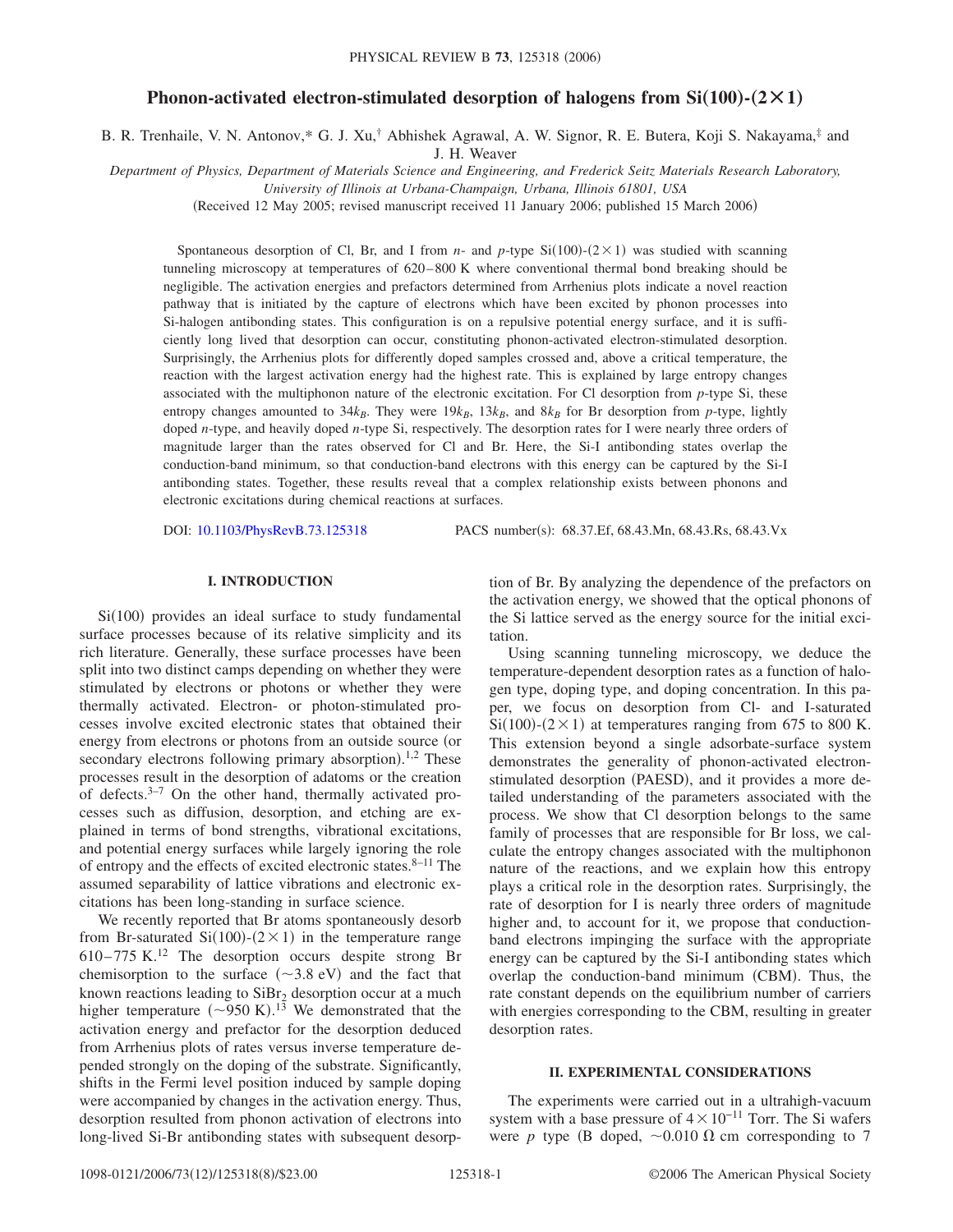$\times 10^{18}$  cm<sup>-3</sup>, denoted *p*-Si) and *n*-type (P doped, ~0.5  $\Omega$  cm,  $9 \times 10^{15}$  cm<sup>-3</sup>, denoted *ldn*-Si for lightly doped *n*-Si, and  $\sim$  0.005  $\Omega$  cm,  $1 \times 10^{19}$  cm<sup>-3</sup>, denoted *hdn*-Si for heavily doped *n*-Si). Clean surfaces were prepared using thermal treatments<sup>14</sup> and imaged with a scanning tunneling microscope to verify surface quality. They were then exposed to a flux of  $Cl_2$ ,  $Br_2$ , or  $I_2$  to achieve surface saturation, defined as one halogen atom bonded to each dangling bond of the  $(2 \times 1)$  surface. Thereafter, they were heated to a specific temperature in the range 620–800 K for a specific time in the range 1–90 min, cooled rapidly, and imaged at room temperature.15 The amount of halogen lost was determined from the number of bare sites per unit area.<sup>16</sup> The imaging conditions had no effect on the halogen concentration, as concluded from repetitive same-area scanning.

# **III. RESULTS AND DISCUSSION**

#### **A. Cl- and Br-Si(100)**

Figure 1(a) is representative of  $Si(100)-(2\times1)$  that has been saturated with Cl. The dimer rows run diagonally across the image, and they are bright and are separated by dark lines. A dimer vacancy (DV) appears as a dark feature that spans the dimer row. The signature of a halogen free or bare dimer (BD) is a symmetric triplet derived from the BD and two bright, halogen-terminated dimers on either side. These triplets reflect the coupling of localized states of the BD with adjacent Si-halogen levels, and their appearance varies with imaging conditions.<sup>16</sup> Figure 1(b) shows the surface of Fig.  $1(a)$  after 20 min at 750 K. We observe the appearance of BD's but no increase in the number of DV's, indicating that halogen desorption is the only reaction that has occurred during the heating period. From results like those of Fig. 1, we can determine the number of desorbed halogen adatoms.

Experiments for Cl, Br, and I like those leading to Fig. 1 were done on *p*-Si at multiple temperatures, and the Br de-



FIG. 1. (Color online) Filled-state scanning tunneling micrographs  $(100 \times 100 \text{ Å}^2)$  of Cl on *p*-type Si $(100)-(2\times1)$  acquired at room temperature with a sample bias of  $-1.1$  and  $-1.0$  V for (a) and (b), respectively. Dimer vacancies (DV's) appear in each image as dark dimer-sized features. The bare dimers (BD's) appear as bright features involving three dimers, and the middle dimer appears significantly brighter than the two dimers on either side. (a) The initial Cl coverage was 0.999 ML. (b) The sample was heated to the temperature indicated for the time given. The final Cl coverage was 0.989±0.003 ML, giving an average desorption rate of 8.4  $\times 10^{-6}$  ML s<sup>-1</sup>.

sorption was also studied on *hdn*- and *ldn*-Si samples. As discussed previously,  $12$  experiments at low temperature were consistent with atomic desorption and diffusing single vacancies that pair up into an energetically favored BD configuration.17 First-order Arrhenius plots revealed that the activation energies were much lower than the Si-halogen bond strengths of  $\sim$ 4 eV (Ref. 18) and that the prefactors were much smaller than a typical thermal attempt frequency of  $\sim 10^{13}$  s<sup>-1</sup>. This indicates that desorption is not simply thermally activated Si-halogen bond breaking. We derive in the Appendix expressions for the activation energy and prefactor for PAESD.



FIG. 2. (a) Arrhenius plots for the desorption of Cl, Br, and I from *p*-Si and for Br from lightly and heavily doped *n*-Si (labeled *ldn*- and hdn-Si), from which the kinetic parameters were determined. For Cl and Br, there are rate crossings at 700–800 K and the existence of a common point is possible within experimental uncertainty. For I, the observed rates are nearly three orders of magnitude larger than for Cl and Br. (b) Energy level picture for Si at 700 K. The Fermi levels are indicated by dashed lines, and the energy zero is the valence-band maximum (VBM). The double-headed arrows illustrate the activation energies deduced from experiment, (a). For Br, there is excellent agreement between the shifts in the Fermi levels and the relative changes in the activation energies. The activation energy for Cl desorption is greater than that for Br since the Si-Cl antibonding state lies further from the Fermi level due to the stronger Si-Cl bonding. The activation energy for I corresponds to the energy difference between the CBM and Fermi levels as the Si-I antibonding states overlap the CBM. Electron capture in the  $\sigma^*$  states occurs for all samples, but a shift in the Fermi level changes the internal energy of the reaction.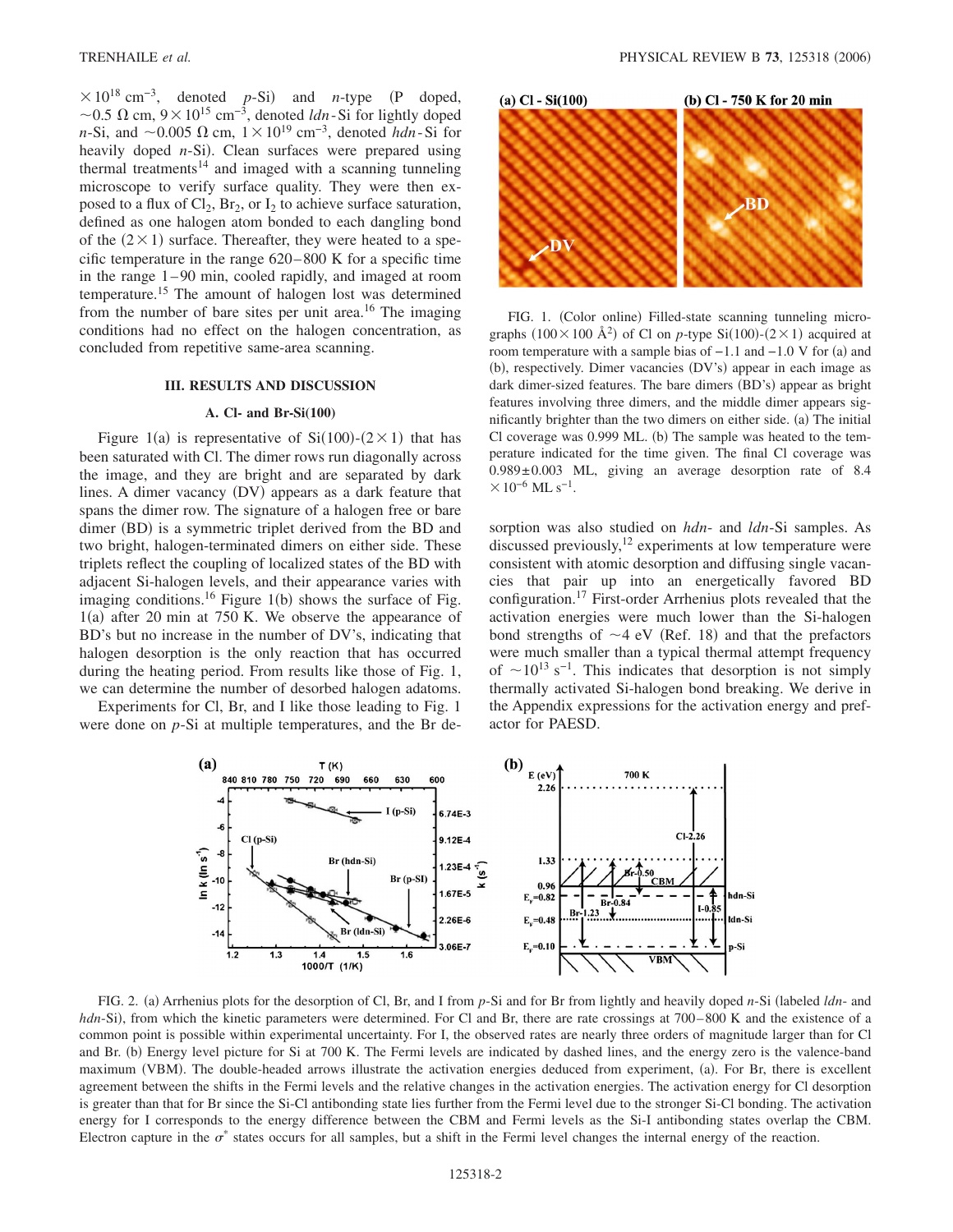TABLE I. Thermodynamic properties of the desorption reactions, excited by the optical phonons of Si. The activation energies and prefactors were found from the Arrhenius plots of Fig. 2(a). The phonon entropy is calculated from  $\Delta S_{ph}/k_B = \Delta E/\Delta_0$ . The number of required phonons is found from  $n = \Delta E/(62 \text{ meV})$ , where we take the typical energy of the optical phonons to correspond to the peak in the phonon density of states, 62 meV.

| Halogen<br>(substrate) | Activation energy<br>$\Delta E$ (eV) | Prefactor<br>$\nu (s^{-1})$  | Phonon entropy<br>$\Delta S_{ph}/k_B$ | Number of<br>required phonons,<br>$\boldsymbol{n}$ |
|------------------------|--------------------------------------|------------------------------|---------------------------------------|----------------------------------------------------|
| Cl<br>$(p$ -type)      | $2.26 \pm 0.08$                      | $1 \times 10^{10.0 \pm 1.0}$ | 34                                    | 37                                                 |
| Br<br>$(p$ -type)      | $1.23 \pm 0.08$                      | $10^{4.0 \pm 0.5}$           | 19                                    | 20                                                 |
| Br<br>$(ldn$ -type)    | $0.84 \pm 0.09$                      | $10^{1.0 \pm 0.5}$           | 13                                    | 14                                                 |
| Br<br>$(hdn$ -type)    | $0.50 \pm 0.11$                      | $6 \times 10^{-2.0 \pm 0.9}$ | 8                                     | 8                                                  |
| $(p$ -type)            | $0.85 \pm 0.07$                      | $5 \times 10^{3.0 \pm 1.0}$  |                                       |                                                    |

Figure 2(a) shows Arrhenius plots deduced for Cl, Br, and I using Eq. (A5). The activation energies and prefactors determined from straight-line fits are given in Table I. The desorption rates are nearly the same for Cl and Br in the range 700–800 K, but the rate for I is nearly three orders of magnitude larger. In this section, we focus on Cl and Br.

Figure  $2(b)$  shows a schematic band diagram for  $Si(100)$ with the relevant energy levels at 700 K. It does not include the entropy components associated with excitation of an electron into the  $\sigma^*$  levels, and the bands are drawn flat since halogen adsorption eliminates the surface states in the gap.19–21 Of course, the potential landscape of the surface is much more complicated than the simple one-dimensional model reveals. However, we believe the flatband picture provides a good estimate of the overall surface because of the high density of dopant atoms and the low density of dangling bond states for a saturated surface.<sup>22,23</sup>

The question arises as to whether the flatband picture continues to be correct after halogen desorption creates dangling bonds. These dangling bonds quickly diffuse to form BD's at the desorption temperatures. On the clean surface, they form a  $\pi$  bond where the  $\pi$  states overlap the valence band and the  $\pi^*$  states lie just below the conduction-band minimum. Only *hdn*-Si could be affected by the position of the  $\pi^*$  states. The surfaces we have studied always maintain a high concentration of Cl and Br during the experiments  $\approx$  0.94 monolayer (ML)], and we speculate that interactions between the dangling bonds of a BD and the surrounding electronegative halogens shift the  $\pi^*$  states from their clean surface position out of the gap so that the flatband picture remains correct.

The double-headed arrows in Fig.  $2(b)$  show the excitation energies for Cl, Br, and I desorption from the three types of samples. As shown, the Fermi level is about 0.10 eV above the VBM for *p*-Si, 0.48 eV above the VBM for *ldn*-Si, and 0.82 eV above the VBM for *hdn*-Si at 700 K, assuming nondegenerate doping. Significantly, these Fermilevel shifts associated with doping are in excellent agreement with the changes in the activation energies for Br desorption. This implies that in all three cases the electrons are being excited into the same state which we have proposed to be the Si-Br  $\sigma^*$  state.<sup>12</sup>

Table I shows that the prefactors found from the Arrhenius plots of Fig.  $2(a)$  vary over many orders of magnitude as the activation energies increase from Br on *hdn*-Si to Cl on *p*-Si. The observation that an increase in activation energy is accompanied by an exponential increase in the prefactor is well known from the literature of biological, chemical, and physical processes as the compensation effect or Meyer-Neldel  $(MN)$  rule.<sup>24–27</sup> Quantitatively, the MN rule relates the prefactor and activation energy for a family of processes through  $\ln v = a + b\varepsilon$  where *a* and *b* are constants. Yelon and Movaghar (YM) developed a microscopic model to explain the MN rule, and they showed that the inverse of the slope,  $\Delta_0$ =1/*b*, is a characteristic energy that provides an order-ofmagnitude estimate of the elementary excitations.28,29 For Br-Si(100), the best fit to the MN plot (ln  $\nu$  vs  $\varepsilon$ ) gives  $\Delta_0$  $=60\pm5$  meV, implicating optical phonons of the Si lattice as the energy bath. $30$ 

Figure 3 shows a MN plot based on the results of Fig.  $2(a)$ . The datum point for Cl- $p$ -Si increases the energy and the prefactor scales substantially, but the relationship established for Br is continued for Cl with an overall best fit of  $\Delta_0$ =66±5 meV. The iodine datum point lies off the line, and



FIG. 3. A MN plot showing that the parameters for Cl match well with those of Br, but that the I datum point does not fall on the line. The inverse of the slope,  $\Delta_0$ , is 66 $\pm$ 5 meV, and this characteristic energy indicates coupling to the optical phonons of Si.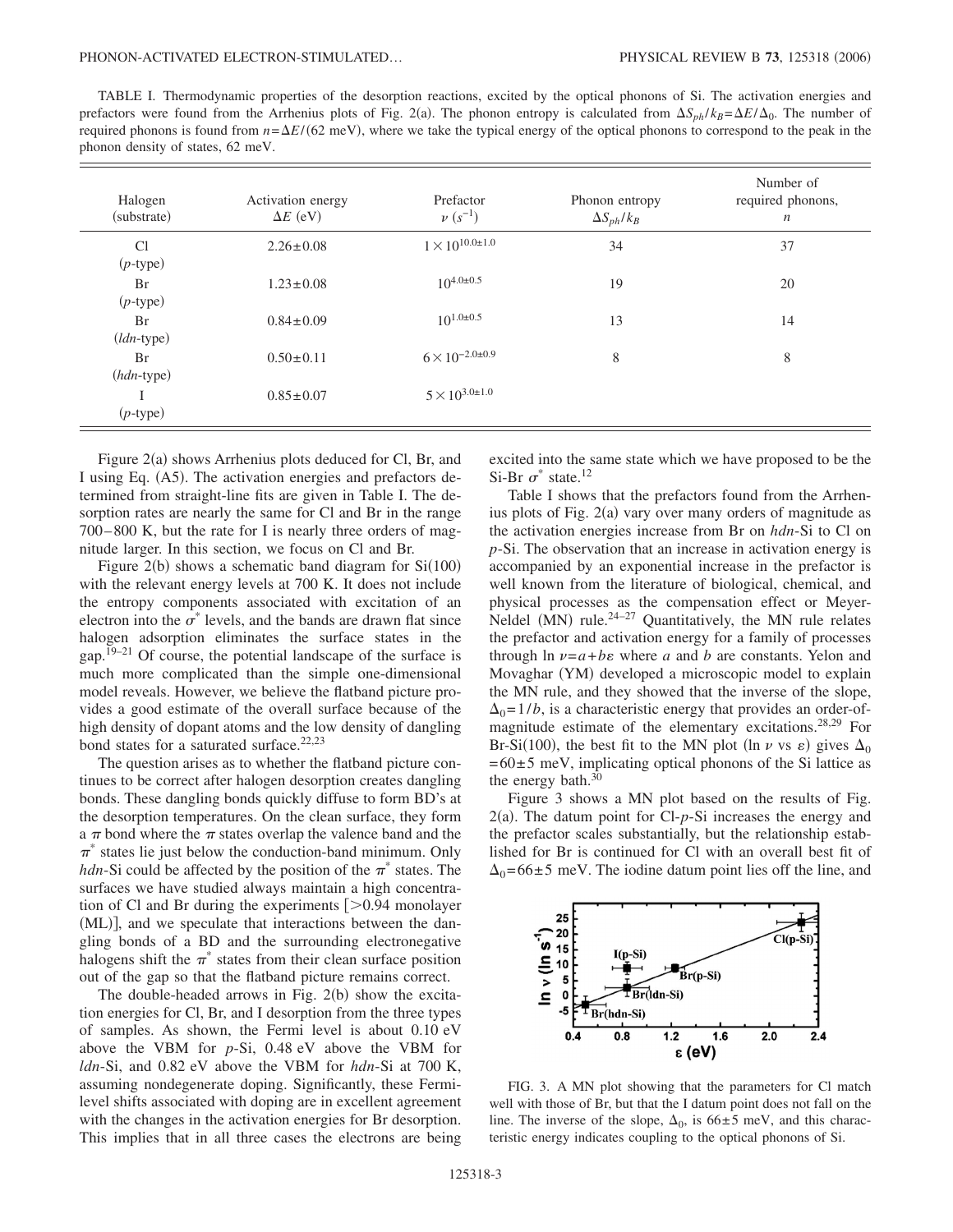

FIG. 4. (Color online) (a) A schematic of multiphonon excitation of an electron into a  $\sigma^*$  state from within an interaction volume around the Si-halogen bond. The excitation rate includes an entropy term that describes the number of ways that phonons can assemble to provide the needed energy. This entropy compensates the change in  $(E_{\sigma^*}-E_F)$  caused by doping or by a change in the halogen. (b) A schematic of the potential energy diagram for a system undergoing a Franck-Condon transition from one state to a higher-energy state that is repulsive and which can drive the desorption of the halogen. The inset shows a schematic of the free-energy barrier for desorption. The activated state at the top of the barrier is described by the multiphonon excitation of an electron into the  $\sigma^*$  state. This places the Si-halogen molecule on the repulsive portion of a higherpotential-energy surface and, if the excited state lives long enough, the halogen atom can gain enough kinetic energy to desorb.

it will be discussed in the next section. According to the YM model, to have the activation energies lie on the same MN line means that the reactions belong to the same family of processes. A "family of processes" is defined by having the same energy bath and coupling to that bath. The fact that the Cl and Br data fall in line shows that the phonon spectrum and the electron-phonon coupling are similar for Br and Cl, as would be expected due to the similarity of the Si-halogen bonds. This implicitly assumes that the probability for desorption after excitation, *P*, is the same for Cl and Br. We speculate that the excited-state lifetimes must be long enough to give  $P \sim 1$ , rendering differences in masses and potential energy curves irrelevant. If this were not the case, then we are left with the unlikely scenario that differences in escape probability exactly cancel the entropy differences between dissimilar mechanisms governing Cl and Br desorption. We also note that the activation energy for Cl is 1 eV larger than that for Br, consistent with the stronger binding of Cl which should result in a larger separation between the antibonding states of Si-Cl and the Fermi level. We conclude that Cl desorption occurs via PAESD.

The plots for Cl and Br in Fig.  $2(a)$  have crossings between 700 and 800 K, and a common crossing point is within experimental uncertainty. The temperature at which the reaction rates are equal is known as the isokinetic temperature  $T_{iso}$ . From the MN rule,  $T_{iso}$  is given by  $\Delta_0/k_B$ which is 767 K from the best fit of Fig. 3. From extrapolation of the plots in Fig.  $2(a)$ , the desorption rate is highest for Cl above  $\sim$  800 K even though Cl desorption has, by far, the largest activation energy. Although this result may seem quite surprising at first, it is nicely explained by the YM model.

The YM model demonstrates the crucial role of entropy associated with a reaction whose activation energy is large



FIG. 5. (Color online) Filled-state scanning tunneling micrographs  $(100 \times 100 \text{ Å}^2)$  of I on *p*-type Si $(100)$  acquired with a sample bias of  $-1.3$  and  $-2.0$  V for (a) and (b), respectively. (a) The initial I coverage was 0.999 ML. (b) After heating the initially passivated surface at 725 K for 1 min. Most of the surface exhibits a  $c(4 \times 2)$  pattern with dimers that are I terminated appearing as bright features and those that are I free as the dark features that alternate with the bright features. The final coverage was 0.44 ML, giving an average desorption rate of  $9.3 \times 10^{-3}$  ML s<sup>-1</sup>.

compared to  $k_B T$  and the elementary excitations of the system—e.g., phonons. A reaction satisfying the previous condition requires multiple phonons to reach the activated state, and there is a large change in entropy resulting from the number of ways the phonons can be assembled. This entropy is included in the prefactor, as can be seen in Eq. (A4), and Peacock-Lopez and Suhl and later YM showed that it is directly proportional to the enthalpy of activation.29,31 Therefore, an increase in the activation energy will result in an exponential increase of the prefactor, naturally giving rise to the compensation effect.

Table I summarizes several properties related to multiphonon electron excitation processes for Cl and Br on Si surfaces with different doping types and concentrations. The activation energies and prefactors were found from the fits to the Arrhenius plots of Fig.  $2(a)$ . The phonon entropy is calculated from Eq. (A7) (see the Appendix), and the average number of required phonons is  $n = \Delta E / (62 \text{ meV})$  where we take the typical phonon energy to be equal to the peak in the phonon density of states for Si,  $62 \text{ meV}$ .<sup>32</sup>

The phonon entropy given in Table I is the key idea behind the YM model, and it is critical in determining the reaction rate. As shown, the larger activation energy for Cl-*p*-Si requires more phonons and, thus, the reaction has the larger entropy. This entropy competes with the activation energy to determine the rate of the reaction. Below the isokinetic temperature, the reaction with the largest activation energy has the lowest rate, as expected. Above the isokinetic temperature, the entropy "wins" and the reaction with the largest activation energy has the highest rate. It is important to note that the reaction with the highest activation energy has the lowest free-energy barrier above the isokinetic temperature due to the phonon entropy. As discussed by Young and Crandall,<sup>33</sup> the entropy term given by  $\Delta S_{other}$  must be negative to prevent  $\Delta G$  from approaching zero as the isokinetic temperature is reached.

The compensation effect cannot continue indefinitely for larger and larger activation energies. The energy for the ex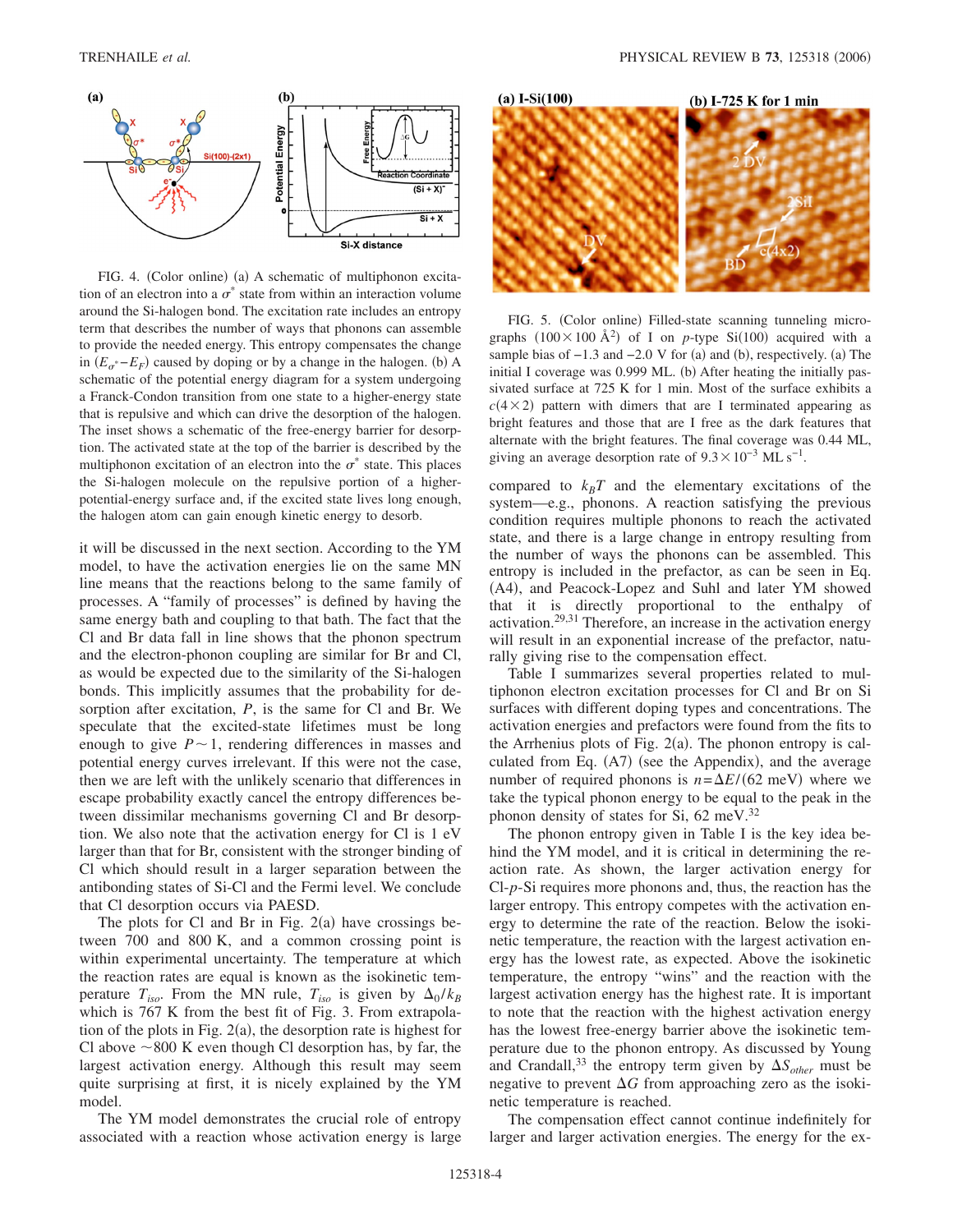citation is supplied from a volume in which an effective coupling exists between the system and surrounding energy and particle reservoir. This interaction volume for a family of processes plays the important role of limiting the range of activation energies for which the compensation effect occurs. Consider a family of processes in which there are *N* phonons available in the interaction volume. We presume that the statistical distribution describing the entropy,  $\Delta S_{pho}$ , is well approximated by an exponential distribution only when the required number of phonons, *n*, is much less than *N*. For the range of activation energies in which this is true, the compensation effect is obtained. However, for increasingly large activation energies, *n* approaches *N* and the distribution describing the entropy deviates substantially from the exponential form and at some point reverses sign. Physically, this behavior must take place because otherwise reactions with unrealistically large activation energies would occur.

Figure 4 is a schematic that summarizes phonon-activated electron-stimulated desorption. In Fig. 4(a), the wavy lines represent multiple optical phonons combining to excite an internal electron into the Si-halogen antibonding state. This excitation occurs within an interaction volume around the Si-halogen "molecule," and it is represented schematically in Fig. 4(b). The capture of the electron in the Si-halogen antibonding state moves the Si-halogen molecule to a new potential energy surface. The inset shows a typical reaction barrier where  $\Delta G$  is the change in Gibbs free energy between the ground state and the activated state. Here, the activated state is reached when electron capture occurs. The activated molecule finds itself on the repulsive portion of a new potential energy surface so that Cl or Br move away from the silicon. For desorption to occur, the excited state must live long enough for the adatom to acquire sufficient kinetic energy.<sup>34</sup>

There are several possibilities for the evolution of the excited state during the desorption event, and the process must conserve energy while breaking a 3–4-eV bond. The electron captured in the antibonding state can be transferred to the halogen atom, leading to the desorption of a negative ion, or the electron can be transferred back to the Si, resulting in neutral atom desorption. A rough estimate of the energy required to desorb a negative ion is given by the difference between the electron affinity of the halogen atom and the work function of halogen-terminated  $Si(100)$ . This gives a value of 1 eV if we assume the work function is close to 4.5 eV and the electron affinity of the halogens is about 3.5 eV. Therefore, the energy gained from the electron transition would be enough to desorb the ion. However, if the electron is transferred back to the silicon during the desorption event, the energy gained from the electron transition is not enough. Either the electron transitions back into a deep hole state or the remaining energy must come from phonons. We speculate that the phonons serve to weaken the Si-Br bond as well as provide the energy for the electronic excitation to the Si-Br antibonding state.

#### **B. I-Si(100)**

Figure 5 shows an I-Si $(100)$  surface after only 1 min at 725 K. The surface was initially saturated with I. The dimers with I appear bright, the bare dimers appear darker, and the DV's again appear as dark spots that are the full width of the dimer row. The I is arranged in a  $c(4 \times 2)$  pattern that arises due to strong steric repulsive interaction between the large adatoms.35,36 Analysis reveals the initial and final coverages were 0.999 ML and 0.44 ML. The average desorption rate is then  $9.3 \times 10^{-3}$  ML s<sup>-1</sup>, which is nearly three orders of magnitude larger than for Cl and Br desorption at this temperature. From Fig.  $2(a)$ , the best fit to the I data gives an activation energy of 0.85 eV with a prefactor of  $5\times10^3$  s<sup>-1</sup>. Although the activation energy could be consistent with electron capture in the Si-I antibonding states, Fig. 3 shows that I does not fit on the curve for the PAESD processes of Cl and Br. Either one of the terms in the prefactor is significantly altered for I or a new mechanism dominates the desorption.

From Eq. (A4), an increase in the prefactor must arise from an increase in *P*, the probability of desorption after excitation. In principle, the increase in the desorption rate could reflect a much-increased lifetime of the Si-I  $\sigma^*$  state. Although we have no way to test this possibility, we think it is unlikely due to the chemical similarity of the halogen bonds. Although the large steric repulsive energies involving the iodine adatoms<sup>35,36</sup> could alter the shapes and relative positions of the potential curves of Fig. 4(b), they do not account for the increased rate. This conclusion is based on a desorption experiment where the initial I coverage was  $\sim$ 0.42 ML and steric repulsive interactions would be greatly reduced.37 After 1 min at 725 K, the coverage decreased to 0.22 ML. The corresponding rate fits in the first-order Arrhenius plot of Fig. 2(a), within experimental error, without any indication that steric interactions significantly influence the rate of desorption.

Although the PAESD reaction would still occur for  $I-Si(100)$ , it is apparently not the dominant mechanism driving the I desorption. We propose a second contribution that involves the capture of free carriers by the Si-I  $\sigma^*$  states. Due to the relatively weaker bonding of I, the  $\sigma$ - $\sigma^*$  separation is smaller than for Cl or Br and the Si-I  $\sigma^*$  states overlap with the CBM. Since there are a large number of free carriers within  $k_B T$  of the CBM, free carriers that reach the surface can be captured by the Si-I  $\sigma^*$  states. This process is similar to PAESD in that both involve the localization of an electron in the antibonding states, but they are distinguishable.

PAESD involves the rare process of many phonons combining to excite an electron directly into the  $\sigma^*$  state while desorption induced by the capture of free carriers is governed by the equilibrium number of electrons at the CBM impinging on the surface. The capture of free carriers does not involve the large entropy change associated with the assembly of multiple phonons,  $\Delta S_{pho}$ . Hence, the capture of free carriers can be ruled out for Cl and Br since rate crossings are observed that can only be explained by the multiphonon entropy term in the rate equation. The iodine desorption datum point does not lie on the Br and Cl lines of the Meyer-Neldel plot in Fig. 3 since any multiphonon excitation of electrons into the  $\sigma^*$  states is overwhelmed by direct electron capture. The data still fit a first-order Arrhenius plot since the equilibrium number of electrons at the CBM is well described by Boltzmann statistics. Significantly, the activation energy of 0.85 eV matches well the energy separation be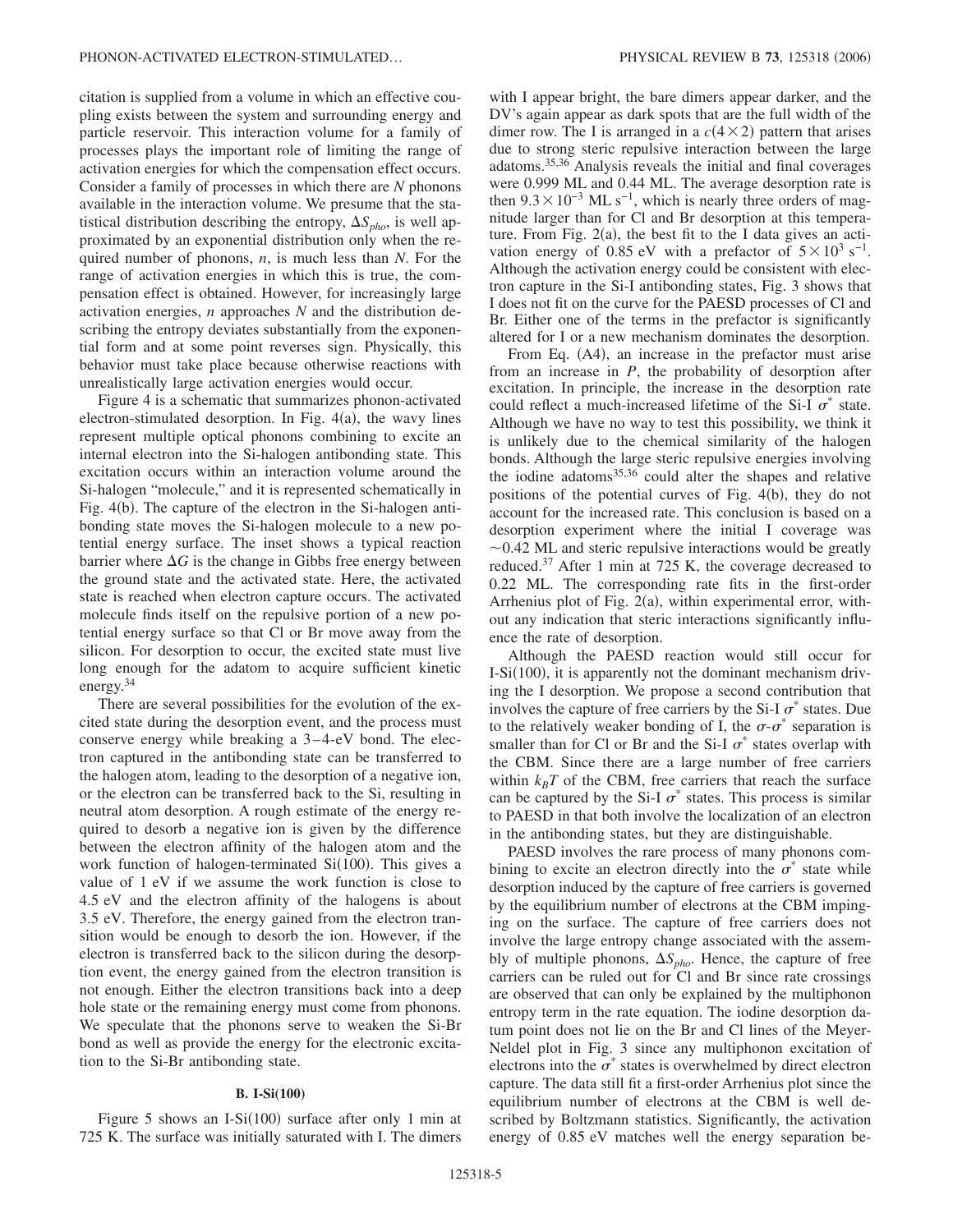tween  $E_F$  and the CBM at the elevated temperatures for *p*-Si. Thus, the much more frequent occurrence of freeelectron capture results in a huge increase in the prefactor and, thus, in the desorption rate.

## **IV. CONCLUSIONS**

The results presented here demonstrate that the desorption of halogens from Si(100) results from complex processes involving both phonons and electronic excitations. Moreover, large entropy changes are critical components of the reactions and, for Cl and Br, they lead to crossovers in the desorption rates. For the halogen-Si system, this desorption pathway is important because the halogen coverage is a key parameter in etching and roughening reactions, in surface patterning, and in equilibrium morphologies. The results point to charge carriers playing a more general role in surface reactions than has been previously recognized.

### **ACKNOWLEDGMENTS**

We thank R.S. Crandall and A.M. Wodtke for stimulating discussions. This work was supported by the National Science Foundation. V.N.A. was supported by the Department of Energy under Award No. DEFG02-91-ER45439 through the Frederick Seitz Materials Research Laboratory at the University of Illinois.

#### **APPENDIX**

The following analysis shows that Eq. (A4) provides accurate values for the activation energy and prefactor. The general expression for a first-order reaction rate is

$$
r = -\frac{d\theta}{dt} = k\theta
$$
 (A1)

where  $k$  is the rate constant,  $\theta$  is the reactant (halogen) concentration, and *t* is time. For PAESD involving electron localization in the Si-halogen antibonding level at energy  $E_{\sigma^*}$ , the rate constant is  $k=IP$  where *I* is the electron capture rate in units of s−1. Capture introduces one extra electron and results in an activated state that resides on a new potential energy surface via a Franck-Condon transition. *P* is the probability that this state will lead to halogen desorption.The rate of transition to the activated state is described by Eyring theory<sup>38</sup> as

$$
I = A \exp\left(\frac{-\Delta G}{k_B T}\right),\tag{A2}
$$

where *A* is a constant and  $\Delta G = \Delta H - T \Delta S$  is the difference in the Gibbs free energy between the ground state and the excited state with an electron in  $\sigma^*$ . Treating the Si-halogen molecule as a two-state system in equilibrium with an energy and particle reservoir, we can split the change in entropy,  $\Delta S$ , into three parts—one associated with adding an electron to the  $\sigma^*$  state,  $\Delta S_e$ ; one associated with the phonons involved in the excitation process,  $\Delta S_{pho}$ , to be discussed below; and one associated with any other changes in the molecular reaction,  $\Delta S_{other}$ , presumed to be the same for each sample.  $\Delta S_e$  is related to the chemical potential  $\mu$  through the ther-

modynamic relation  $\mu = -T \Delta S_e / \Delta N$ , where  $\Delta N = -1$  is the change in the number of electrons. Also, the enthalpy  $\Delta H$  $\approx \Delta E = E_{\sigma^*}$  where we have defined  $E=0$  for the ground state. Thus, the capture rate can be written

$$
I = A \exp\left(\frac{\Delta S_{pho} + \Delta S_{other}}{k_B}\right) \exp\left(-\frac{E_{o^*} - \mu}{k_B T}\right), \quad (A3)
$$

where  $\mu = E_F$ . The rate constant is then

$$
k = \nu \exp\left(-\frac{\varepsilon}{k_B T}\right),\tag{A4}
$$

where

$$
\nu = PA \exp\left(\frac{\Delta S_{pho} + \Delta S_{other}}{k_B}\right)
$$

is the prefactor and  $\varepsilon = |E\sigma_{*} - EF| \ge k_B T$  is the activation energy. Substituting Eq. (A4) into Eq. (A1) gives

$$
\ln k = \ln \left[ \frac{1}{t} \ln \left( \frac{\theta_i}{\theta_f} \right) \right] = -\frac{\varepsilon}{k_B T} + \ln \nu. \tag{A5}
$$

Equation (A5) is important because  $\theta_i$ ,  $\theta_f$ , and *t* are known in each experiment. Note that Eqs. (A4) and (A5) are very general Arrhenius expressions that would fit most first-order reactions and specific assignment of the kinetic parameters is only meaningful in light of a specific reaction mechanism. The activation energy of Eq. (A4) is taken as the energy separation between the Si-halogen antibonding states and the Fermi level. However, this separation depends on temperature since both the Fermi level and the gap have temperature dependences. Also, the entropy factor is temperature dependent because Peacock-Lopez and Suhl and later YM showed that the phonon entropy is directly proportional to the activation enthalpy.29,31 Though the shifts in the Fermi level and band gap are small in the temperature range studied, we must determine if their temperature dependences lead to apparent kinetic parameters that are larger or smaller than the actual parameters.

To test this, we explicitly substitute the known temperature dependencies of  $E_F$  and the band gap into Eg. (A4) and use the resulting equation to fit a plot of ln *k* vs *T*. We will use *p*-Si as an example but note that the cases of *ldn*- and *hdn*-Si are similar. We assume that the Si-halogen antibonding states are fixed with respect to the CBM—i.e., that the  $\sigma$ − $\sigma^*$  separation has the same temperature dependence as the band edges so that  $\sigma^*$  moves with the CBM. It is convenient to define the CBM to have  $E=0$ . We write Eq.  $(A4)$  as

$$
k = PA \exp\left(\frac{\Delta S_{other}}{k_B}\right) \exp\left(\frac{\Delta S_{ph}}{k_B}\right) \exp\left(-\frac{E_{\sigma^*} - E_F}{k_B T}\right).
$$
\n(A6)

From the MN rule, we can write the phonon entropy as

$$
\Delta S_{ph} = k_B b (E_{\sigma^*} - E_F), \tag{A7}
$$

where  $b$  is the slope of the best fit in Fig. 3 and we have assumed that  $\Delta S_{other}$  is not directly proportional to  $\Delta E$ . We also use the temperature-dependent expressions for  $E_F$  (Ref. 39) and the band  $\text{gap}^{40}$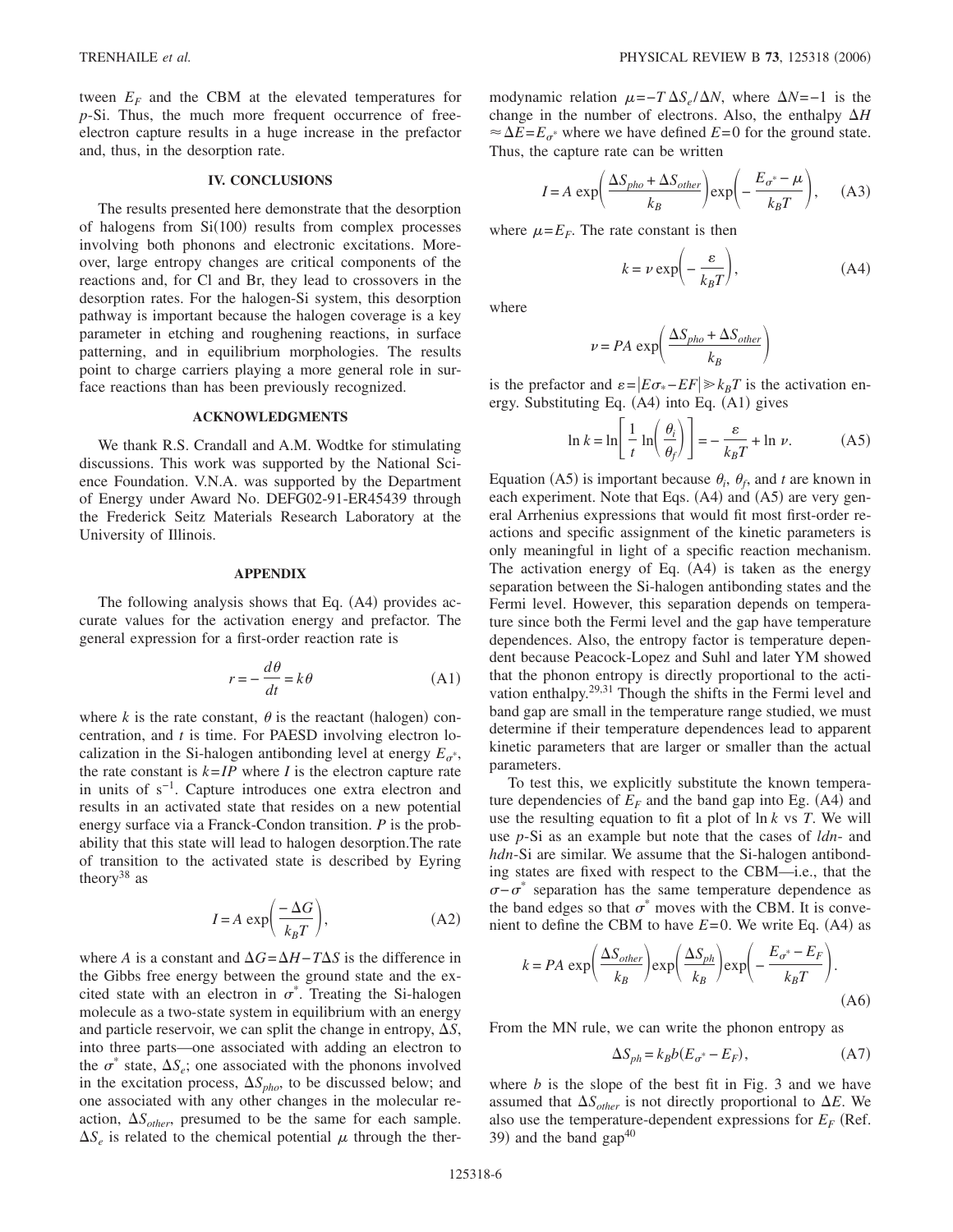$$
E_F = -E_g + k_B T \ln\left(\frac{N_V}{N}\right),\tag{A8a}
$$

$$
E_g(T) = E_g(0) - \frac{\alpha T^2}{T + \beta},
$$
\n(A8b)

where  $N_V$  is the density of states in the valence band,  $N_A$  is the dopant concentration,  $E<sub>g</sub>(T)$  is the band gap energy at temperature *T*,  $E_g(0)$  is the band gap energy at 0 K, and  $\alpha$ and  $\beta$  are constants. We have ignored the temperature dependence of  $N<sub>v</sub>$  since it is inside the logarithm. Substituting Eqs.  $(A6)$ – $(A8)$  into Eq.  $(A5)$  gives

$$
\ln k = \ln \left[ \frac{1}{t} \ln \left( \frac{\theta_i}{\theta_f} \right) \right]
$$
  
=  $\ln \nu_0 + \left( b - \frac{1}{k_B T} \right) E_{\sigma^*} - \frac{E_g(0)}{k_B T} - b k_B T \ln \left( \frac{N_V}{N_A} \right)$   

$$
- \frac{b \alpha T^2}{T + \beta} + \frac{\alpha T}{k_B T + k_B \beta} + b E_g(0) + \ln \left( \frac{N_V}{N_A} \right), \quad (A9)
$$

\*Current address: Micron Technology, Inc., Mail Stop 1–719, 8000 S. Federal Way, Boise, ID 83707–0006.

- † Current address: GE Advanced Materials, Quartz, 24400 Highland Road, Richmond Heights, OH 44143, USA.
- ‡Current Address: Institute for Materials Research, Tohoku University, Sendai 980-8577, Japan.
- <sup>1</sup> R. D. Ramsier and J. T. Yates, Jr., Surf. Sci. Rep. 12, 243 (1991).
- <sup>2</sup> T. E. Madey, Surf. Sci. 299/300, 824 (1994).
- 3T.-C. Shen, C. Wang, G. C. Abeln, J. R. Tucker, J. W. Lyding, Ph. Avouris, and R. E. Walkup, Science 268, 1590 (1995).
- 4E. T. Foley, A. F. Kam, and J. W. Lyding, and Ph. Avouris, Phys. Rev. Lett. **80**, 1336 (1998).
- ${}^{5}$ K. Mochiji and M. Ichikawa, Phys. Rev. B 63, 115407 (2001).
- <sup>6</sup> J. Kanasaki, M. Nakamura, K. Ishikawa, and K. Tanimura, Phys. Rev. Lett. **89**, 257601 (2002).
- <sup>7</sup>K. Nakayama and J. H. Weaver, Phys. Rev. Lett. **82**, 980 (1999).
- <sup>8</sup>B. S. Swartzentruber, Phys. Rev. Lett. **76**, 459 (1996).
- <sup>9</sup> E. Hill, B. Freelon, and E. Ganz, Phys. Rev. B **60**, 15896 (1999).
- 10M. Dürr, A. Biedermann, Z. Hu, U. Höfer, and T. F. Heinz, Science 296, 1838 (2002).
- <sup>11</sup> C. M. Aldao and J. H. Weaver, Prog. Surf. Sci. 68, 189 (2001).
- 12B. R. Trenhaile, V. N. Antonov, G. J. Xu, Koji S. Nakayama, and J. H. Weaver, Surf. Sci. Lett. 583, L135 (2005).
- 13M. C. Flowers, N. B. H. Jonathan, Y. Liu, and A. Morris, Surf. Sci. 343, 133 (1995).
- 14K. Hata, T. Kimura, S. Ozawa, and H. Shigekawa, J. Vac. Sci. Technol. A 18, 1933 (2000).
- <sup>15</sup>The temperature was monitored with an optical pyrometer calibrated with a W-Re thermocouple; heating rate  $\sim$ 3 K s<sup>-1</sup>; reproducibility  $\pm$ 5 K.
- 16G. J. Xu, E. Graugnard, B. R. Trenhaile, Koji S. Nakayama, and J. H. Weaver, Phys. Rev. B 68, 075301 (2003). For Cl-Si(100) at a sample bias of −0.8 V, the BD appears much brighter than the two dimers on either side, while for  $Br-Si(100)$  at a sample

where  $v_0 = AP \exp(\Delta S_{other}/k_B)$ . We emphasize that  $E_{\sigma^*}$  is measured with respect to the CBM.

Fitting a plot of  $\ln k$  vs *T* with Eq. (A9) gives  $E_{\sigma^*}$  $=1.45\pm0.18$  eV with  $v_0=3\times10^{-5.0\pm0.1}$  s<sup>-1</sup> and  $E_{\sigma^*}$ =0.31±0.06 eV with  $v_0$ =7 $\times$ 10<sup>-5.0±0.1</sup> s<sup>-1</sup> for Cl and Br desorption, respectively. Note from the small values of  $\nu_0$  that either *P* must be a very small number or  $\Delta S_{other}$  must be a large negative number, or both. To compare these values to those found using Eq. (A4), we must add to the activation energies the energy separation of 0.86 eV between the CBM and  $E_F$ , and we must multiply the prefactors by the exponential of the phonon entropy. This gives 2.31 eV with 1.8  $\times 10^{10}$  s<sup>-1</sup> and 1.17 eV with 1.2 $\times 10^{4}$  s<sup>-1</sup>, very close to the values found from Fig. 2(a). A similar analysis for *ldn*- and *hdn*-Si also gave values that closely matched those found from the Arrhenius plots of Fig.  $2(a)$ . We conclude that the temperature dependences of the Fermi level and band gap in Eq. (A4) do not lead to significant errors in the kinetic parameters.

- bias of −0.6 V, the two dimers on either side appear brighter than the BD.
- 17G. A. de Wijs, A. De Vita, and A. Selloni, Phys. Rev. B **57**, 10021 (1998).
- <sup>18</sup>*CRC Handbook of Chemistry and Physics*, 75th ed., edited by D. R. Lide (CRC Press, Boca Raton, 1995).
- 19R. J. Hamers, Ph. Avouris, and F. Bozso, Phys. Rev. Lett. **59**, 2071 (1987).
- <sup>20</sup>L. Liu, J. Yu, and J. W. Lyding, Appl. Phys. Lett. **78**, 386 (2001).
- $21$  A. W. Signor, K. S. Nakayama, and J. H. Weaver (unpublished).
- <sup>22</sup> S. Roy and A. Asenov, Science 309, 388 (2005).
- 23P. G. Piva, G. A. DiLabio, J. L. Pitters, J. Zikovsky, M. Rezeq, S. Dogel, W. A. Hofer, and R. A. Wolkow, Nature (London) 435, 658 (2005).
- <sup>24</sup> W. Meyer and H. Neldel, Z. Tech. Phys. (Leipzig) 12, 588  $(1937).$
- <sup>25</sup> A. K. Galwey, Adv. Catal. **26**, 247 (1977).
- 26B. Rosenberg, G. Kemeny, R. C. Switzer, and T. C. Hamilton, Nature (London) 232, 471 (1971).
- <sup>27</sup> R. S. Crandall, Phys. Rev. B **66**, 195210 (2002).
- <sup>28</sup> A. Yelon and B. Movaghar, Phys. Rev. Lett. **65**, 618 (1990).
- 29A. Yelon, B. Movaghar, and H. M. Branz, Phys. Rev. B **46**, 12244 (1992).
- <sup>30</sup>Yelon *et al.*, in Ref. 29 fitted data for deep trapping in crystalline silicon and found a  $\Delta_0$  value of  $50\pm 25$  meV. They also showed that values of  $\Delta_0$  in the range of 35–70 meV are plausible for coupling to optical phonons for semiconductors with band gaps of  $1-2$  eV.
- <sup>31</sup> E. Peacock-Lopez and H. Suhl, Phys. Rev. B **26**, 3774 (1982).
- <sup>32</sup>M. P. Marder, *Condensed Matter Physics* (Wiley, New York, 2000), p. 320.
- 33D. L. Young and R. S. Crandall, Appl. Phys. Lett. **86**, 262107  $(2005).$
- 34Koji S. Nakayama, E. Graugnard, and J. H. Weaver, Phys. Rev.